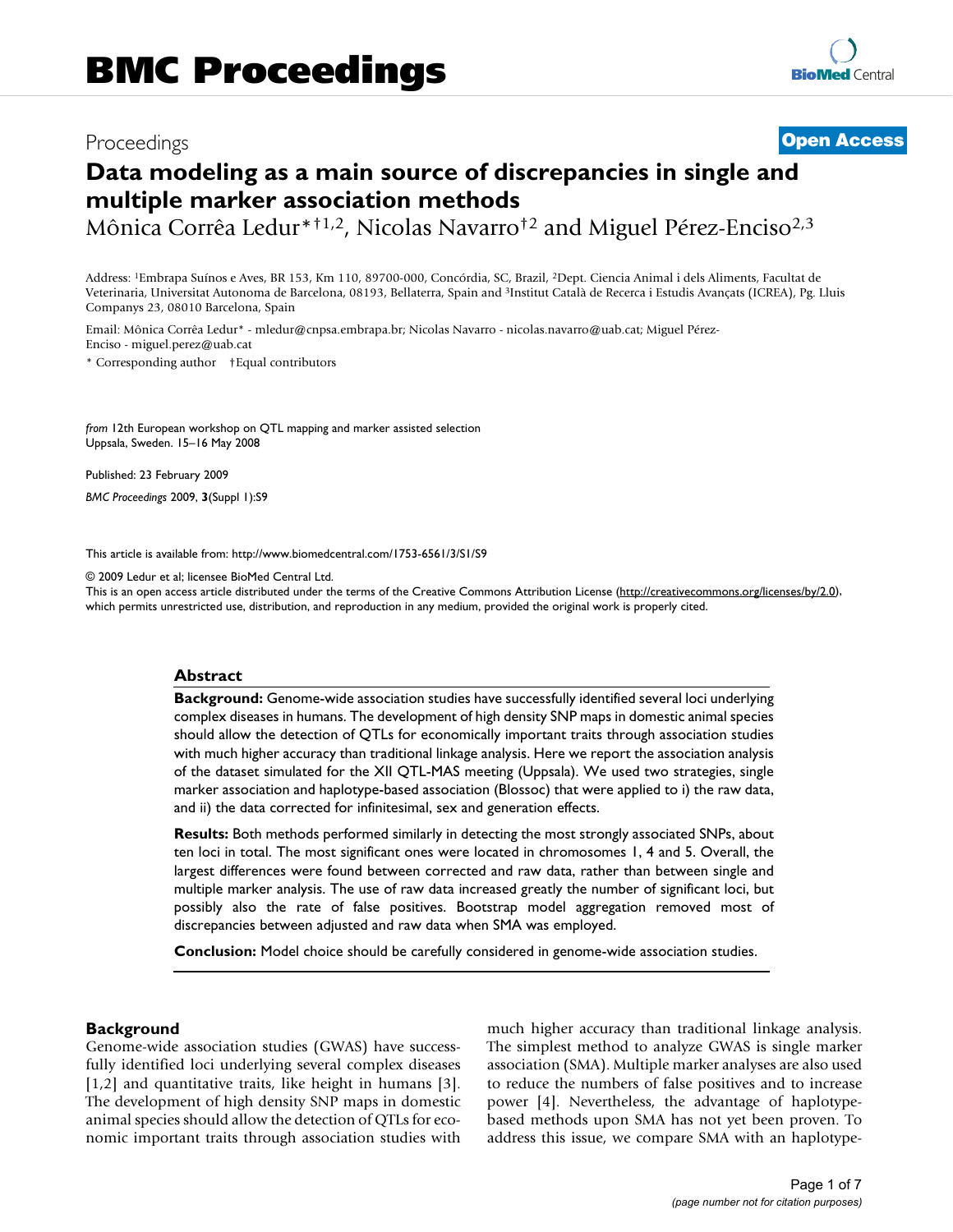based method – Blossoc [5] – recently developed to take advantage of high density SNP maps genotyped in large sample sizes, still being fast and accurate in detecting causal loci. Simulation studies have demonstrated that this method outperforms SMA in a more complex situation such as mutation heterogeneity and complex haplotype structures [5]. We applied these two strategies to the raw data and to the data corrected for infinitesimal (polygenic), sex and generation effects to evaluate to what extent population structure (i.e., pedigree relationships) and environmental effects could affect the results.

#### **Methods**

A total of 4665 animals with genotypes and phenotypes, the first 4 generations of the data set provided by the QTL-MAS Workshop [6], were included in the analyses.

#### *Raw versus corrected data*

Initially, association analyses were performed using the raw data (Y =  $\mu$  + SNP + e) fitted for each SNP. Next, the data were analyzed with a mixed model including the infinitesimal (a), sex (S) and generation (G) effects. Residuals from this mixed model were then used as input data in the haplotype-based analysis. For the corrected SMA, we used the same mixed model except that the SNP effect was estimated simultaneously:  $Y = \mu + S + G + a + SNP +$ e. Mixed model analyses were carried out with QxPak, which employs a maximum likelihood approach [7].

#### *Single Marker Association (SMA)*

An additive model was initially tested at each SNP. We first established a list of SNPs showing an association with  $p < 10^{-8}$  (F-test), with the restriction that minimum distance between selected SNPs was 5 cM. When two significant SNPs were found within a 5 cM region, the most significant one was retained. However, not all of these putative QTLs are necessarily genuine QTLs. Recently, bootstrap model aggregation (bagging; [8]) was proposed to control for false positives in genome-wide analysis using complex crosses [9,10]. Hence, from the list of selected SNPs, we bootstrapped the data and we built multiple additive QTL models by forward selection. A SNP was included in the model if its p-value, conditional on all other SNPs already in the model, was lower than 10- 3, otherwise, the model building was stopped. We ran 1000 iterates. The frequencies of each SNP in the models correspond to their support of being a true QTL, and are called bootstrap posterior probabilities (BPP; [9]). To speed-up the analysis, we considered a threshold of  $BPP \geq$ 0.25 for assigning a true association. It is important to note that this threshold depends on the population and the phenotype and requires specific calibration by simulations. Therefore, 0.25 is here arbitrary and is likely to not properly control false positives. These results are presented in Additional file 1. SMA and bagging were run using a home made R script.

For the corrected-data SMA, an additive model was used with the same p-value threshold and minimum distance to select associated SNPs as with SMA on raw data. Significance tests in QxPak are based on likelihood ratio test. Intensive computational procedures to further control for false positives were not feasible with this mixed model approach, nor with the haplotype-based analyses.

#### *Multiple Marker Association (Blossoc)*

Blossoc, a linkage disequilibrium (LD) association mapping tool, was used for the haplotype-based analyses. This method attempts to build 'perfect' phylogenetic trees for each marker and scores these according to non-random clustering of affected individuals, judging high-scoring areas as likely candidates for containing disease affecting variation [5]. Although initially designed for case-control studies, this method can also be applied to quantitative traits. Blossoc was designed to handle very dense sets of markers with high LD, so blocks of compatibility include several markers. We used a window of a minimum of 10 markers for building the phylogeny around markers. Blossoc generates scores for each marker, but gives a smooth curve, because neighboring markers are included to score a locus, so scores for close markers are more dependent than SMA. However, we expect that high clustering scores from Blossoc are highly correlated to small P-values from SMA, as demonstrated by Mailund et al. [5]. The Hannan and Quinn criteria (HQ), which is similar to the Bayesian Information Criterion (BIC), was used to indicate significant association [5]. Threshold was established based on corrected data and set at scores ≥15, which was reached by 7.3% of the SNPs. Selected peaks were also the local maximum in 10 cM regions along the genome.

#### *Comparison among approaches*

The agreement between methods and between data corrections was based on the percentage of coincident associated SNPs. A coincident associated SNP pair or match was defined as a pair of associated SNPs in two analyses whose distance was shorter than 5 cM. The percentage of SNP matches was calculated as the ratio between the number of matches and the sum of the matches and the number of SNPs uniquely detected by either of the two analyses to be compared. The degree of concordance of matching SNPs was the absolute difference in cM of the estimated location of coincident SNPs between analyses.

#### *Computational details*

Analyses were performed on a Linux server with dual Xeon processors and 8 Gb RAM. The total CPU time required for the analyses is shown in the Additional file 2.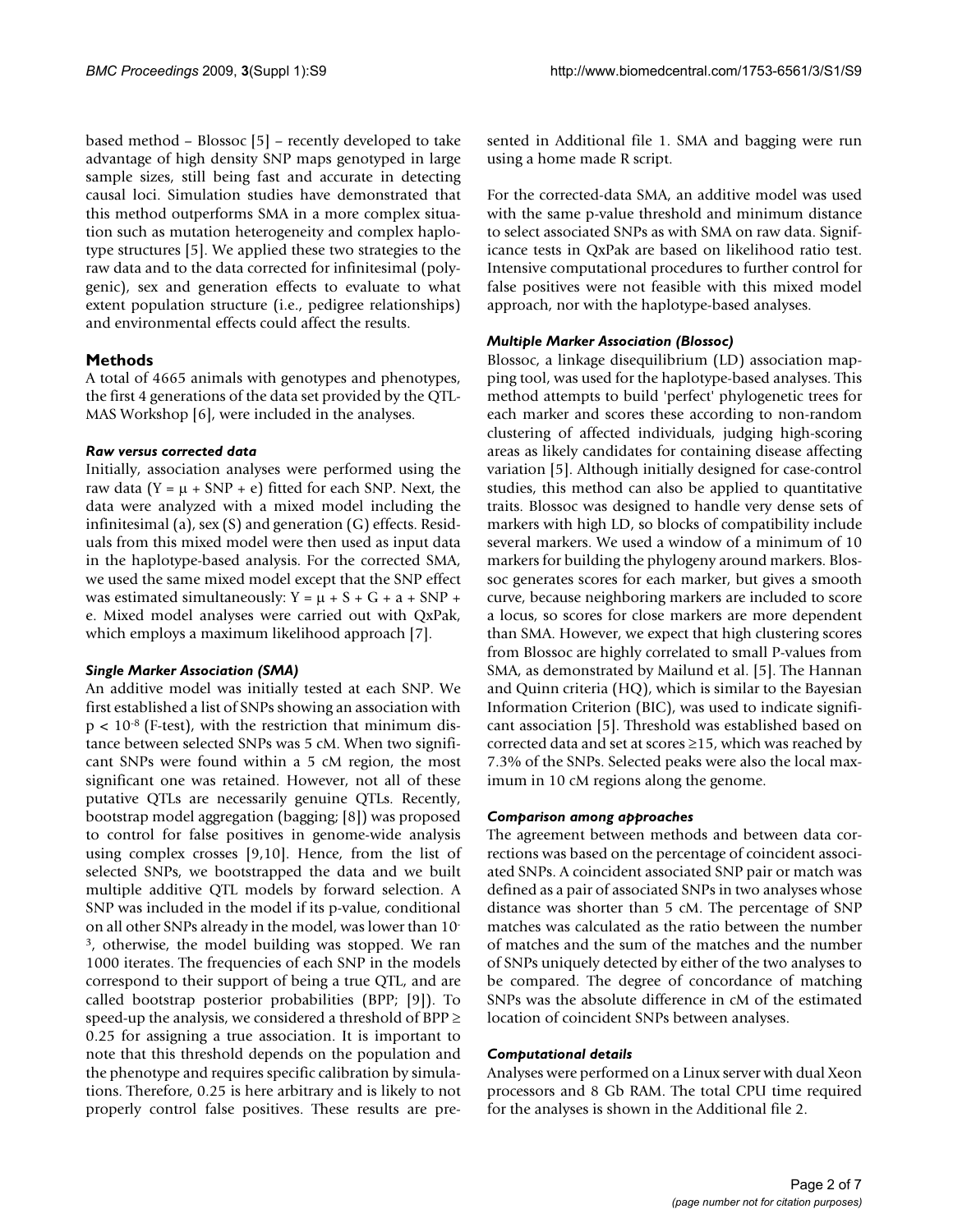

#### Genome-wide association profile **Figure 1** with single and haplotype-based association methods using different data modeling

**Genome-wide association profile with single and haplotype-based association methods using different data modeling**. SMA with raw (a) and corrected data (b), and haplotype-based analysis with raw (c) and corrected data (d). The horizontal lines are the thresholds:  $P < 10^{-8}$  for SMA and HQ score >15 for Blossoc. The vertical dashed lines separate chromosomes.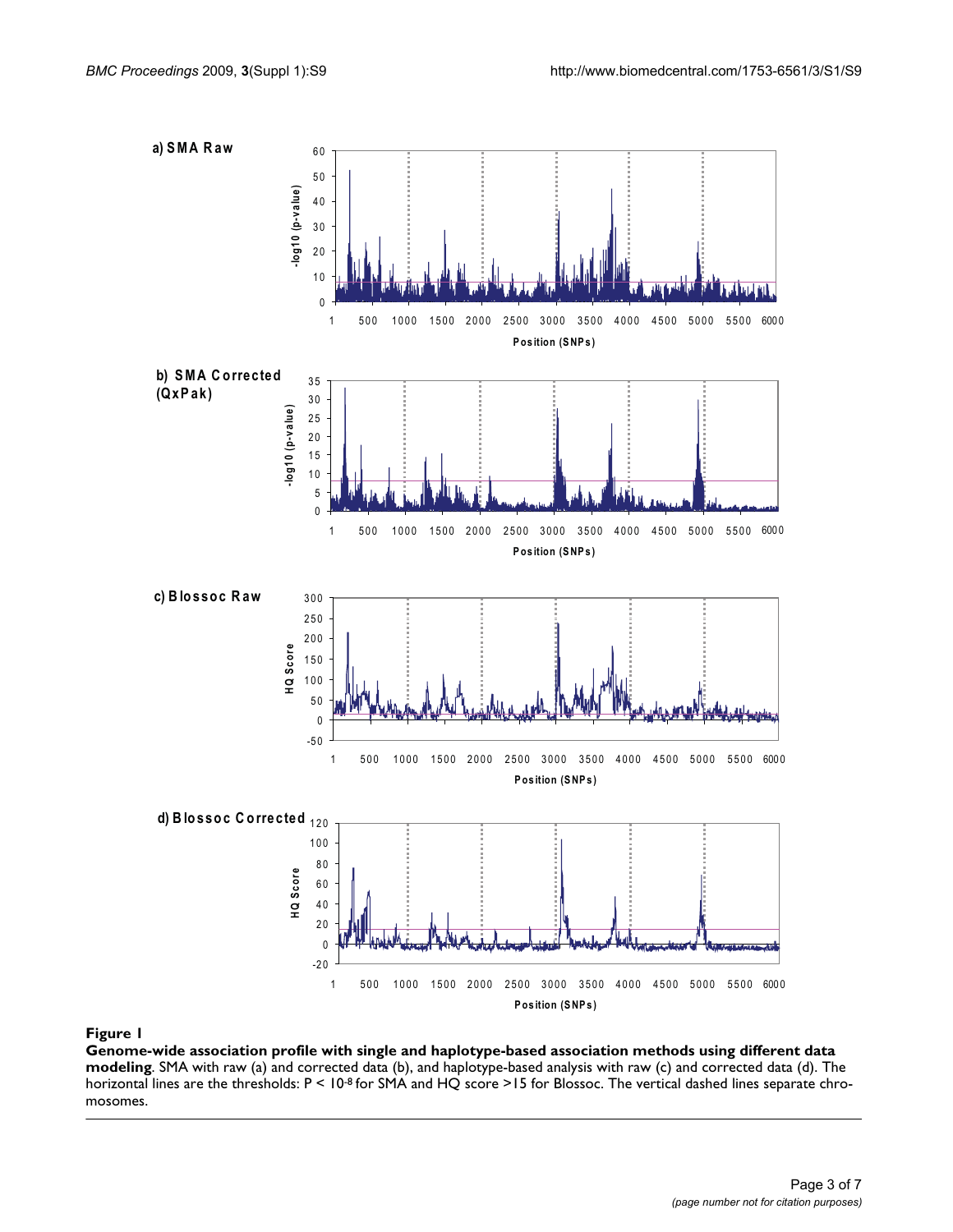#### **Results and discussion**

In general, both SMA and Blossoc performed similarly in identifying the most strongly associated SNPs (Figure 1), independently of the approach. About 10 loci with high additive effects were identified to affect the trait (Table 1), which had a polygenic heritability of 0.39. The most strongly associated loci were located in Chromosomes 1, 4 and 5.

#### *Raw versus corrected data*

Incorporating known population structure into the phenotype modeling reduced the noisiness of the association profile (Figure 1). Peaks were sharper with corrected than with raw data for both SMA and Blossoc methods. Nevertheless, raw and corrected profiles were quite correlated (r  $= 0.70$  for SMA and  $r = 0.66$  for Blossoc).

Three to five-fold more SNPs were selected using raw data than with corrected data (Table 1). Nonetheless, all SNPs selected with corrected data were recovered in the analyses with raw data within each method. Disagreement, therefore, is mostly due to these additional SNPs. Selection seems therefore more liberal on raw data. Additional procedures to control for false positives are clearly required. The bootstrap model aggregating (bagging) is expected to control such false positives. When applied to SMA on raw data, the bagging reduced considerably the list of putative QTLs from 33 to 15 (with a BPP  $\geq$  0.25). All but two of these had BPPs higher than 0.6. Those two were not recovered in the corrected data, nor were four SNPs with medium to high BPPs, but the other SNPs were also selected using the mixed model approach (Additional file 1). For Blossoc, an adjusted threshold for raw data (>65) reduced the associated SNPs from 49 to 19.

#### *Comparison between methods*

Only ~50% of the SNPs detected using raw data coincide between SMA and Blossoc methods. This percentage increased to 67% when using corrected data. The disagreement between the corrected methods was due to 4 SNPs: SNP 331 was detected with SMA (QxPak). This SNP showed high LD with SNP 402 (D'  $\approx$  1, r<sup>2</sup> = 0.3), which was highly associated with the phenotype. The equivalent SNP in the SMA raw (323) showed low BPP (0.1). There-

**Table 1: SNPs identified as associated with the phenotypic trait by different methods and approaches.**

| Chromosome          | <b>SNP</b> (P-value) |                              | <b>SNP (HQ-score)</b>           |                          | <b>SMA Additive effect (SE)3</b> |                |
|---------------------|----------------------|------------------------------|---------------------------------|--------------------------|----------------------------------|----------------|
|                     | SMA rawl             | <b>SMA</b> corrected (QxPak) | <b>Blossoc</b> raw <sup>1</sup> | <b>Blossoc corrected</b> | raw                              | corrected      |
|                     | 196                  | 196                          | 200                             | 200                      | 0.74                             | 0.71           |
|                     | $(52.2)^2$           | (33.0)                       | (215.7)                         | (75.4)                   | (0.05)                           | (0.06)         |
|                     | 323                  | 331                          |                                 |                          | 0.40                             | $-0.69$        |
|                     | $(16.9)*$            | (10.4)                       |                                 |                          | (0.05)                           | (0.10)         |
|                     | 415                  | 402                          | 416                             | 402                      | 0.46                             | $-0.78$        |
|                     | (23.5)               | (17.6)                       | (98.1)                          | (52.2)                   | (0.05)                           | (0.09)         |
|                     | 778                  | 778                          | 778                             | 778                      | 0.40                             | 0.40           |
|                     | (14.9)               | (11.5)                       | $(51.7)^*$                      | (20.2)                   | (0.05)                           | (0.06)         |
| $\overline{2}$      | 1271                 | 1270                         | 1268                            | 1267                     | 0.36                             | 0.43           |
|                     | (15.8)               | (14.4)                       | (94.6)                          | (31.1)                   | (0.04)                           | (0.05)         |
|                     | 1483                 | 1483                         | 1483                            | 1487                     | $-0.50$                          | $-0.45$        |
|                     | (28.3)               | (15.4)                       | (113.2)                         | (31.2)                   | (0.04)                           | (0.05)         |
| 3                   | 2149                 | 2133                         | 2134                            | $\blacksquare$           | $-0.39$                          | 0.35           |
|                     | (17.2)               | (9.3)                        | (65.8)                          |                          | (0.04)                           | (0.06)         |
|                     |                      |                              | 2598                            | 2601                     |                                  | $\blacksquare$ |
|                     |                      |                              | $(37.9)*$                       | (17.6)                   |                                  |                |
| 4                   | 3048                 | 3033                         | 3032                            | 3032                     | 0.54                             | 0.59           |
|                     | (35.9)               | (27.4)                       | (237.4)                         | (104.4)                  | (0.04)                           | (0.05)         |
|                     | 3765                 | 3765                         | 3765                            | 3765                     | 0.62                             | 0.55           |
|                     | (44.9)               | (23.4)                       | (183)                           | (47.5)                   | (0.04)                           | (0.05)         |
|                     | 3953                 | ٠                            | 3952                            | 3952                     | 0.37                             | $\blacksquare$ |
|                     | (17.0)               |                              | (103.2)                         | (15.6)                   | (0.04)                           |                |
| 5                   | 4935                 | 4935                         | 4940                            | 4935                     | $-0.47$                          | $-0.63$        |
|                     | (23.7)               | (29.8)                       | (94.8)                          | (68.7)                   | (0.05)                           | (0.05)         |
| <b>Total # SNPs</b> | 33/15                | $\overline{10}$              | 49/19                           | 10                       |                                  |                |

1 – For analysis with raw data, only SNPs that coincide with those obtained with corrected data are listed in this table. A complete list of SNPs detected using raw data is in the Additional file 1.

2 – Between brackets are the significance level for methods: -log<sub>10</sub> (p-value) for SMA and HQ score for Blossoc. Threshold for SMA is P < 10<sup>-8</sup> and for Blossoc is HQ Score ≥ 15. The \* shows SNPs that would not be selected using a bootstrap posterior probabilities (BPP) < 0.25 for SMA raw and an adjusted threshold for Blossoc raw <65, with a total of 15 and 19 selected SNPs for each method, respectively (Additional file 1).

3 – The direction of the additive effects is from genotype 11 to 22.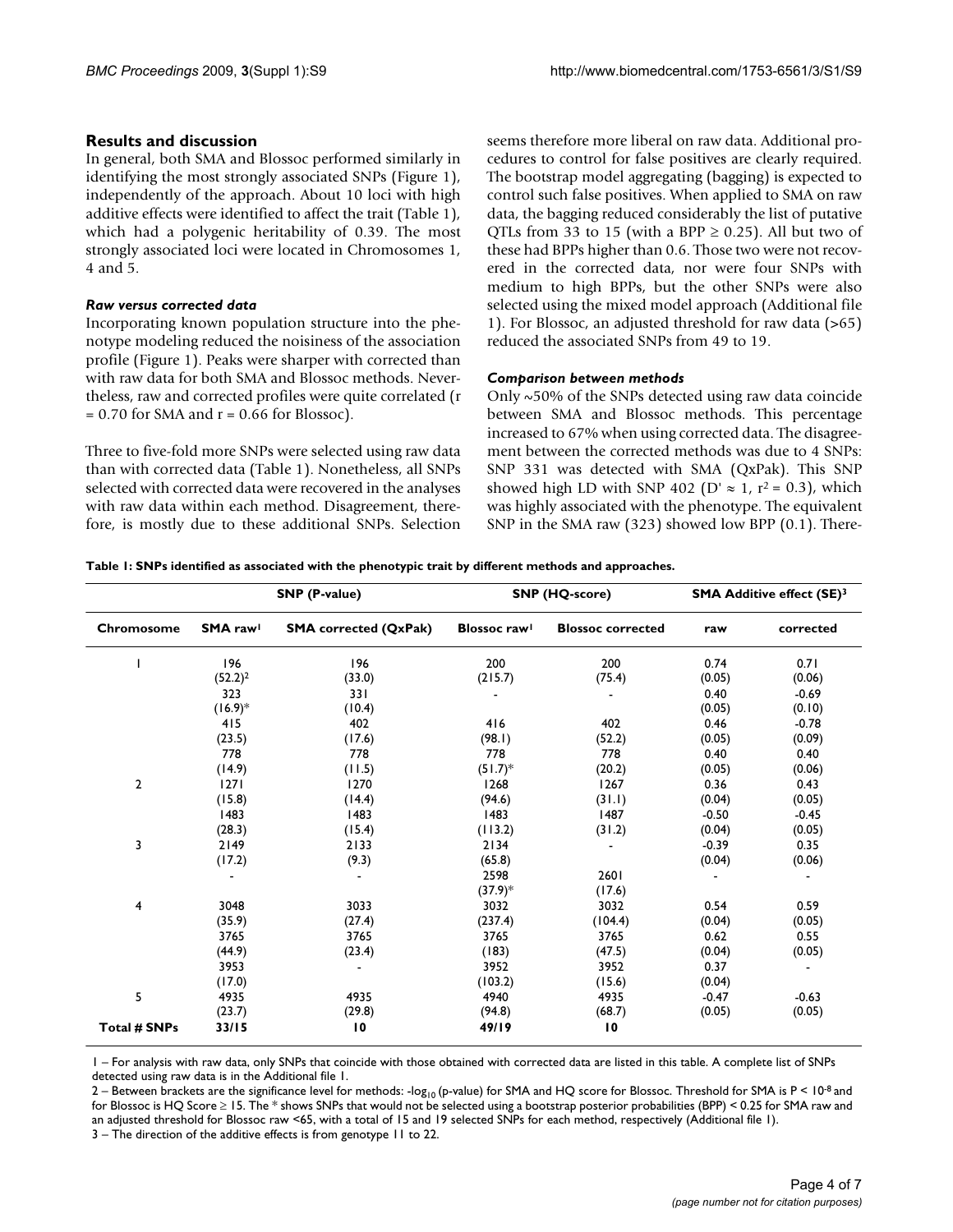| <b>Epistasis</b> | SNP I | SNP <sub>2</sub> | -log <sub>10</sub> p-value | r <sup>2</sup>       | <b>Distance</b> |
|------------------|-------|------------------|----------------------------|----------------------|-----------------|
| AxA              | 3512  | 3652             | 6.59                       | $1.6 \times 10^{-2}$ | 14 cM           |
|                  | 3083  | 5023             | 6.32                       | $5.8 \times 10^{-5}$ | Diff. chr       |
|                  | 1002  | 5847             | 6.21                       | $1.6 \times 10^{-4}$ | Diff. chr       |
| AxD              | 1546  | 1652             | 6.58                       | $2 \times 10^{-2}$   | 19.1 cM         |
|                  | 1843  | 3248             | 6.02                       | $1.3 \times 10^{-3}$ | Diff. chr       |
| <b>DxA</b>       | 1308  | 4                | 6.12                       | $1.1 \times 10^{-2}$ | $10.3$ cM       |
| <b>DxD</b>       | 3939  | 5524             | 6.32                       | $7.2 \times 10^{-4}$ | Diff. chr       |

**Table 2: Top significant epistatic interactions with P < 10-6 and distance between SNPs <10 cM.**

r2 is the correlation between SNPs

fore, SNP 331 is probably a false positive. SNP 3952 was detected with Blossoc and also with SMA raw (BPP = 0.99), suggesting that it is a true QTL. The SNP identified in the beginning of Chromosome 3 (2133) by the SMA method (BPP = 0.89) was also detected with Blossoc on raw data, but was not selected with Blossoc on corrected data. This SNP showed a well defined peak with corrected Blossoc, close to the significance threshold ( $HQ = 13$ ). Therefore, SNP 2133 is probably also a true QTL. These results indicate that the thresholds defined here for both SMA and Blossoc on corrected data might be too conservative. Another SNP towards the middle end of this chromosome (2601) was detected only with Blossoc. This was the most distinct result found between methods (Figure 1) and could reflect a difference between single and haplotype-based methods, although the possibility of it being a false positive can not be discarded.

The agreement in matching SNPs was lower when using raw data (maximum distance of 4.1 cM), and increased greatly when corrected data was used (maximum distance of 0.4 cM). Nevertheless, the establishment of a threshold is a complicated issue and has a profound influence on the results, especially when methods with different nature of scores are compared. Our results indicate that 8 SNPs are confidently associated to the trait, as found by all methods evaluated here with a small variation in cM among coincident SNPs.

#### *Interactions within and between loci and with sex*

We also fit more complex models incorporating dominance and epistasis (see Additional file 3 for methods). Dominance was not significant in any SNP. Most significant epistatic pairs are in Table 2. SNP 3295 showed a suggestive effect (P-value =  $2 \times 10^{-5}$ ) of interaction with sex. The additive effects of males and females were similar in magnitude but of opposite sign.

#### *Comparison with the true QTLs*

Comparisons with the true simulated loci showed a similar overall performance of Blossoc and SMA, and major differences related to the trait modeling (Table 3). Trait modeling reduced false positives but also power, mainly for loci with small effect. Blossoc had greater power than SMA to detect loci with an effect size between 0.5 and 1%. Threshold relaxation increases Blossoc power without incorporating any additional false positives. Using a higher threshold on Blossoc with raw data, similar power is achieved for medium to large effect loci. Nevertheless, this power is reduced for small effect loci, but allowing for a better control of false positives. Bagging performs similarly to approaches explicitly using the pedigree.

| Table 3: Proportion of true positives and power to detect true QTLs in each analysis. |  |  |
|---------------------------------------------------------------------------------------|--|--|
|---------------------------------------------------------------------------------------|--|--|

| Data      | Approach           |           | Power <sup>2</sup> |        |               |           |
|-----------|--------------------|-----------|--------------------|--------|---------------|-----------|
|           |                    | <b>TP</b> | overall            | $>1\%$ | $[0.5 - 1]$ % | $< 0.5\%$ |
| Raw       | Blossoc $(15)^3$   | 0.49      | 0.74               |        |               | 0.70      |
|           | Blossoc (65)       | 0.68      | 0.42               | 0.87   | 0.71          | 0.24      |
|           | <b>SMA</b>         | 0.61      | 0.65               |        | 0.71          | 0.55      |
|           | <b>SMA Bagging</b> | 0.87      | 0.40               |        | 0.71          | 0.18      |
| Corrected | Blossoc (15)       |           | 0.33               | 0.87   | 0.57          | 0.15      |
|           | Blossoc (12)       |           | 0.40               |        | 0.71          | 0.18      |
|           | <b>SMA</b>         |           | 0.35               | 0.87   | 0.43          | 0.21      |

1 – The proportion of true positives is the proportion of detected QTLs that were true. Positive match between detected and true QTLs was based on a maximum distance of 5 cM.

2 – Overall power is the proportion of true loci that were detected. This power is further subdivided according to QTL categories based on the true effect size: >1% (8 QTLs), between 0.5 and 1% inclusive (7 QTLs), and <0.5% (33 QTLs) of the total phenotypic variance.

3 – Numbers between brackets for Blossoc are the threshold used for selecting peaks.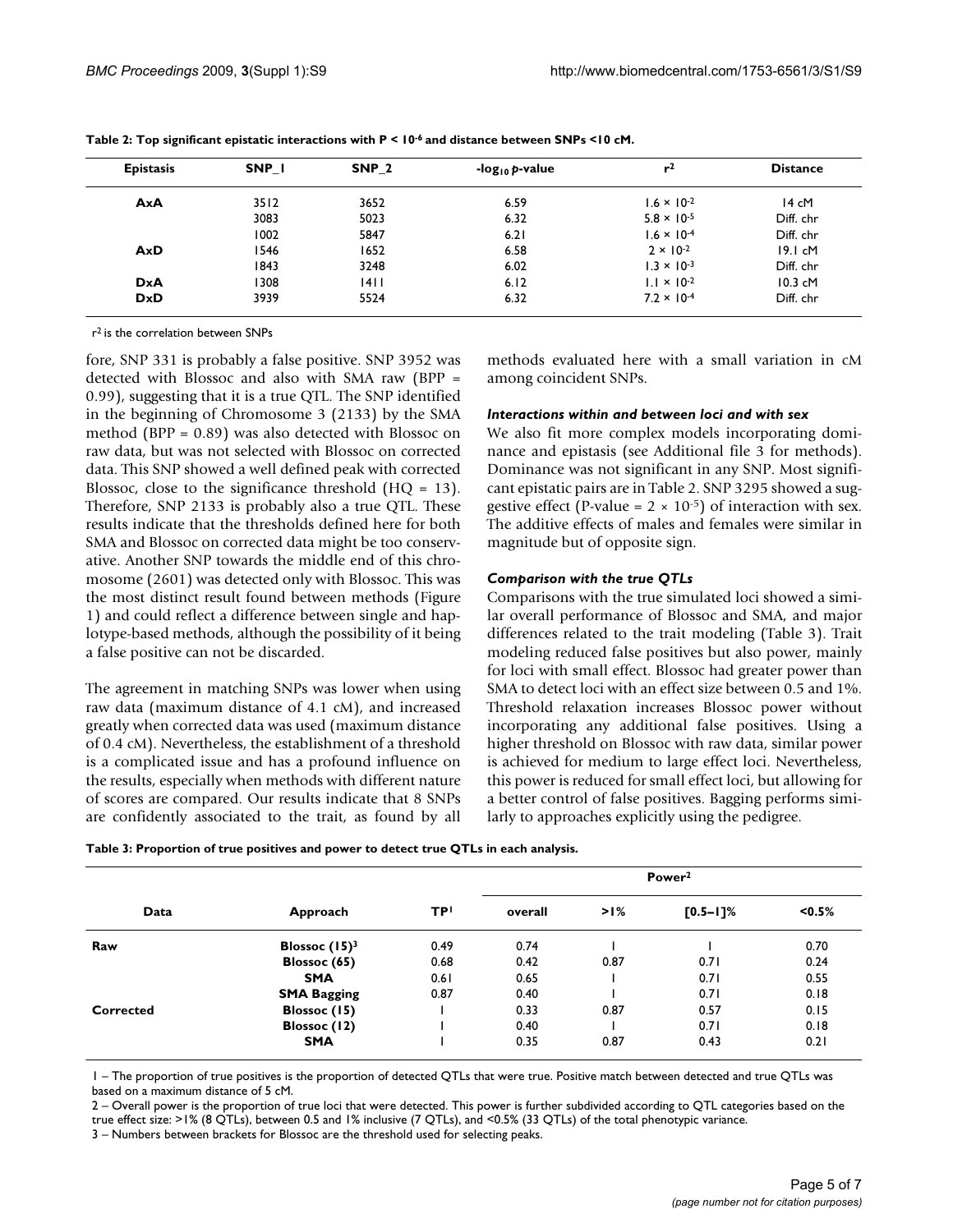#### **Conclusion**

Both SMA and haplotype-based methods performed similarly in detecting the most strongly associated SNPs. The use of raw data increased the number of positive results in comparison to corrected phenotypes. The concordance among matching SNPs increased when using adjusted data compared to raw data. The largest discrepancies found in this study were between different phenotype modeling rather than between single and multiple marker approaches. Thus, model choice should be carefully considered in this kind of studies. Bagging seems a promising approach to control for inflation and false positives when the population structure is hidden.

#### **List of abbreviations used**

SNP: single-nucleotide polymorphism; QTL: quantitative trait loci; SMA: single marker association; GWAS: genomewide association studies; LD: linkage disequilibrium; HQ: Hannan and Quinn criteria.

#### **Competing interests**

The authors declare that they have no competing interests.

#### **Authors' contributions**

MCL and NN carried out research. MPE supervised research. All wrote the manuscript.

### **Additional material**

#### **Additional file 1**

*SNPs associated to the phenotype by SMA and Blossoc methods using raw data. Threshold for SMA is P < 10-8 and for Blossoc is HQ Score* <sup>≥</sup> *15. 1 – Bootstrap posterior probabilities of 1000 models for SMA raw of the 33 SNPs that pass the threshold of -log*<sub>10</sub> $(p) \geq 8$ . \* – Significant asso*ciations, considering a BPP > 0.25 for SMA raw, decreased the number of associated SNPs to 15. Considering an adjusted threshold for Blossoc raw* ≥ *65, to account for the inflation caused by the population structure, the number of significant associated SNPs decreased to 19.* Click here for file

[\[http://www.biomedcentral.com/content/supplementary/1753-](http://www.biomedcentral.com/content/supplementary/1753-6561-3-S1-S9-S1.pdf) 6561-3-S1-S9-S1.pdf]

#### **Additional file 2**

*Total CPU time required for the analyses, including the significance tests. 1 – a)1st step: 600 bins (179,700 interactions \* 4 tests); b) 2nd step: top interactions with*  $-log_{10}(p) > 3$  *for 675 pairwise locations to refine (67,500 interactions: 4 tests with an average of 169 pairwise locations to refine within 1 cM). 2 – Correction with mixed model including sex, generation and infinitesimal effects using QxPak. Note: Model aggregation using 1000 bootstrap samples on the 33 putative QTLs of the SMA raw took 4 h 37 m 46 s (Additional file 1). Analyses were performed on a Linux server with dual Xeon processors and 8 Gb RAM. From the programs used, only Blossoc was specifically dedicated to GWAS. The R-Scripts for SMA, bagging and epistasis were not optimized to speed-up calculation. Qxpak is a program initially dedicated to QTL mapping in livestock. SMA on raw data outperformed the two other approaches in the initial genome-scan. Blossoc is very fast considering a haplotype-based method. QxPak ran in a reasonable time considering its internal correction for the population structure. However, this time precludes using computationally intensive procedures to control false positives. The bagging took about 4 h 38 m (33 candidate SNPs, 1000 models, on average 13.4 SNPs per model). The proper calibration of the BPP will require S more times (S = number of simulations done for calibration). Nevertheless, strong code optimization will be straightforward and will dramatically reduce computing time. The two-step strategy for epistasis was reasonably efficient given the large number of interaction terms that were tested.* Click here for file

[\[http://www.biomedcentral.com/content/supplementary/1753-](http://www.biomedcentral.com/content/supplementary/1753-6561-3-S1-S9-S2.doc) 6561-3-S1-S9-S2.doc]

### **Additional file 3**

*Methods for Interactions within and between loci and with sex. Analyses of the interaction within locus (dominance), between loci (epistasis) and with sex were performed using only the corrected SMA procedure implemented on an R script. We used residual data from a mixed model including sex, generation and pedigree. This approximation is necessary given the computational burden of between loci interactions. For dominance and sex, we tested the effects of dominance or of the interaction between additive and sex against a model incorporating only an additive effect. No procedure for controlling false positives was done and only best results with strong -log*<sub>10</sub> $(p)$  are reported here. For the epistasis, a two step *strategy based on LD between SNPs was used. First, we subdivided the genome in 1 cM bins, and tested epistasis between the bins. In each bin, the SNP with the highest average LD (r2) with all the other SNPs in the bin was chosen as the representative SNP of the bin (tagSNP) and used for the interaction testing. Cockerham parameterization of the model was used [11] and all four possible interactions (axa, axd, dxa, dxd) were tested against a reduced model incorporating only the additive and dominance effect. Then, for each type of interaction, the ones with a -log*<sub>10</sub>(p) <sup>≥</sup> *3 were selected in order to refine the location of the interacting loci. We refined these locations by evaluating interactions between all SNPs contained in the two bins initially detected to have some significant interactions. Further, we ranked the results for each type of interactions according to their significance value. Nonetheless, we control potential LD effect by removing SNPs in a minimal distance of 10 cM from the top ranked list*   $(-log_{10}(p) \ge 6)$ . Click here for file

[\[http://www.biomedcentral.com/content/supplementary/1753-](http://www.biomedcentral.com/content/supplementary/1753-6561-3-S1-S9-S3.doc) 6561-3-S1-S9-S3.doc]